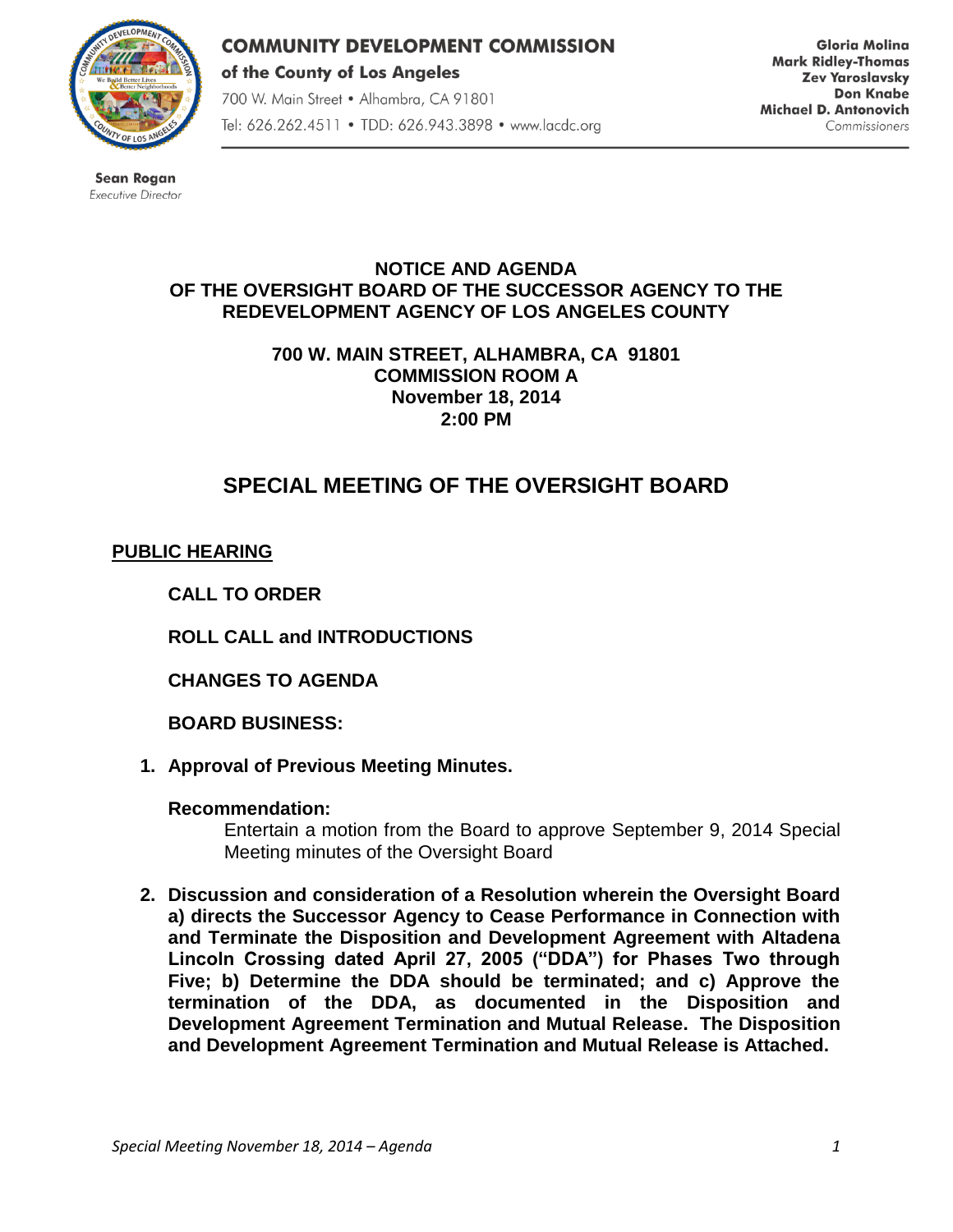#### **Recommendation:**

Approve a Resolution, pursuant the California Health and Safety Code directing the Successor Agency to Cease Performance in Connection with and Terminate the Disposition and Development Agreement with Altadena Lincoln Crossing dated April 27, 2005 ("DDA") as to Phases Two through Five, Determining the DDA should be terminated; and Approving the termination of the DDA, as documented in the Disposition and Development Agreement Termination and Mutual Release attached to the Agenda.

**3. Update on Successor Agency Properties/Long Range Property Management Plan and related legislation.**

**Recommendation:**

Receive Report

## **4. Discussion of Items for next Agenda.**

#### **Recommendation:**

Discuss and entertain a motion from the Board to approve Items for next agenda.

## **PUBLIC COMMENT:**

Under Government Code Section 54954.3, any person wishing to address any item or issue may do so under Oral Communications. There will also be an opportunity to speak on agenda items when the items are scheduled for consideration.

The Board may listen but may not act on items that are not already on the agenda.

Any person given permission to address shall stand or advance to the podium and state their name for the record and the subject matter they wish to discuss. Speakers are asked to limit their comments to three minutes and to present them in a constructive manner. The Board, County staff, and other citizens present have the right to be treated with respect, courtesy and openness. In return, the members of the Board and Staff commit to conduct themselves at all times with civility and courtesy.

## **ADJOURNMENT**

## **NOTIFICATIONS:**

**AMERICANS WITH DISABILITIES:** It is the intention of the Successor Agency for the Los Angeles County Redevelopment Agency to comply with the Americans with Disabilities Act (ADA) in all respects. If, as an attendee or a participant at this meeting you will need special assistance beyond what is normally provided, the County will